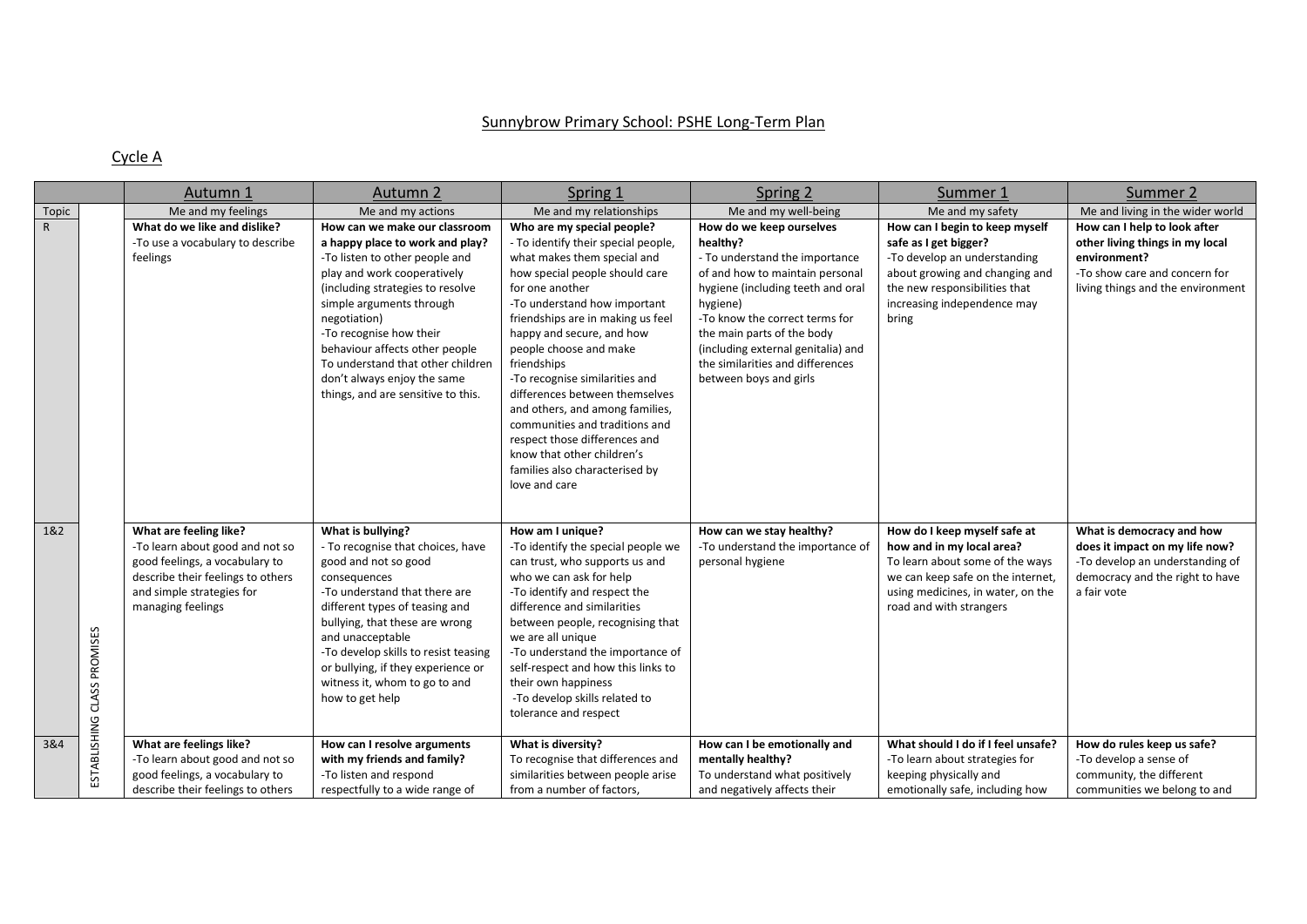|     | and simple strategies for<br>managing feelings<br>-To understand the importance of<br>self-respect and how this links to<br>their own happiness                                                            | people, to feel confident to raise<br>their own concerns, to recognise<br>and care about other people's<br>feelings and to try to see, respect<br>and if necessary constructively<br>challenge their points of view<br>-To develop strategies to resolve<br>disputes and conflict through<br>negotiation and appropriate<br>compromise and to give rich and<br>constructive feedback and<br>support to benefit others as well<br>as themselves<br>-To understand that most<br>friendships have ups and downs,<br>and that these can often be<br>worked through so that the<br>friendship is repaired or even<br>strengthened, and that resorting<br>to violence is never right | including family, cultural, ethnic,<br>racial and religious diversity, age,<br>sex, sexual orientation and<br>disability<br>-To use language related to<br>racism, stereotypes, equalities,<br>homophobia and diversity                                                                                                                                                   | physical, mental and emotional<br>health (including the media)<br>-To reflect on and celebrate their<br>achievements, identify their<br>strengths, areas for<br>improvement, set high<br>aspirations and goals                                                                                                                                                                                                                                                                                                                                                                                              | to respond safely and<br>appropriately to adults they may<br>encounter whom they do not<br>know, how to report concerns or<br>abuse and the confidence and<br>vocabulary to do so, road safety,<br>safety in the environment (water<br>safety) and safety online<br>-To recognise when and how to<br>ask for help, to keep trying until<br>they are heard and use the basic<br>techniques for resisting pressure<br>to do something dangerous,<br>unhealthy, that make them<br>uncomfortable, anxious or that<br>they believe to be wrong<br>-To understand the concept of<br>'privacy' and 'keeping something<br>confidential or secret', when we<br>should or should not agree to this<br>and when it is right to break a<br>confidence or share a secret | the different communities that<br>make up our country<br>-To understand why and how<br>rules and laws that protect<br>themselves and others are made<br>and enforced, why different rules<br>are needed in different situations<br>and how to take part in making<br>and changing rules<br>-To develop the School Council in<br>school to promote an<br>understanding of different kinds<br>of responsibilities, rights and<br>duties at home, in the community<br>and towards the environment                    |
|-----|------------------------------------------------------------------------------------------------------------------------------------------------------------------------------------------------------------|--------------------------------------------------------------------------------------------------------------------------------------------------------------------------------------------------------------------------------------------------------------------------------------------------------------------------------------------------------------------------------------------------------------------------------------------------------------------------------------------------------------------------------------------------------------------------------------------------------------------------------------------------------------------------------|---------------------------------------------------------------------------------------------------------------------------------------------------------------------------------------------------------------------------------------------------------------------------------------------------------------------------------------------------------------------------|-------------------------------------------------------------------------------------------------------------------------------------------------------------------------------------------------------------------------------------------------------------------------------------------------------------------------------------------------------------------------------------------------------------------------------------------------------------------------------------------------------------------------------------------------------------------------------------------------------------|-------------------------------------------------------------------------------------------------------------------------------------------------------------------------------------------------------------------------------------------------------------------------------------------------------------------------------------------------------------------------------------------------------------------------------------------------------------------------------------------------------------------------------------------------------------------------------------------------------------------------------------------------------------------------------------------------------------------------------------------------------------|-------------------------------------------------------------------------------------------------------------------------------------------------------------------------------------------------------------------------------------------------------------------------------------------------------------------------------------------------------------------------------------------------------------------------------------------------------------------------------------------------------------------|
| 5&6 | How can I identify how others<br>are feeling?<br>-To recognise and respond<br>appropriately to a wider range of<br>feelings in others and understand<br>that their actions affect<br>themselves and others | How can I step into someone<br>else's shoes to help resolve<br>disputes?<br>To resolve differences by looking<br>at alternatives, seeing and<br>respecting 'others' points of view,<br>making decisions and explaining<br>choices<br>-To develop strategies to resolve<br>disputes and conflict through<br>negotiation and appropriate<br>compromise and to give rich and<br>constructive feedback and<br>support to benefit others as well<br>as themselves, including how to<br>seek advice and help from others,<br>if needed                                                                                                                                               | How can I develop respectful<br>relationships?<br>-To recognise who to trust and<br>who not to trust, how to judge<br>when a friendship is making them<br>feel unhappy or uncomfortable<br>-To recognise practical steps they<br>can take in a range of contexts to<br>improve or support respectful<br>relationships<br>-To work collaboratively towards<br>shared goals | What are the positive and<br>negative effects on my physical,<br>emotional and mental health?<br>-To keep healthy, recognising<br>what positively and negatively<br>affects their physical, mental and<br>emotional health (including food,<br>media, drugs and alcohol)<br>-To understand what is meant by<br>a 'habit' and why habits can be<br>hard to change, which, why and<br>how commonly available<br>substances and drugs could<br>damage their immediate and<br>future health and safety, that'<br>some are legal, some are<br>restricted and some are illegal to<br>own, use and supply to other | What does 'permission' mean?<br>-To understand the importance of<br>permission-seeking and giving in<br>relationships with friends, peers<br>and adults<br>-To know how to report concerns<br>or abuse, and the vocabulary and<br>confidence needed to do so                                                                                                                                                                                                                                                                                                                                                                                                                                                                                                | What does community mean?<br>-To understand what being part<br>of a community really means and<br>understand the varied institutions<br>that support communities locally<br>and nationally such as voluntary,<br>community and pressure groups,<br>especially in relation to health<br>and wellbeing<br>-To think about the lives of<br>people living in other places, and<br>people with different values and<br>customs<br>-To appreciate the range of<br>national, regional and ethnic<br>identities in the UK |

Cycle B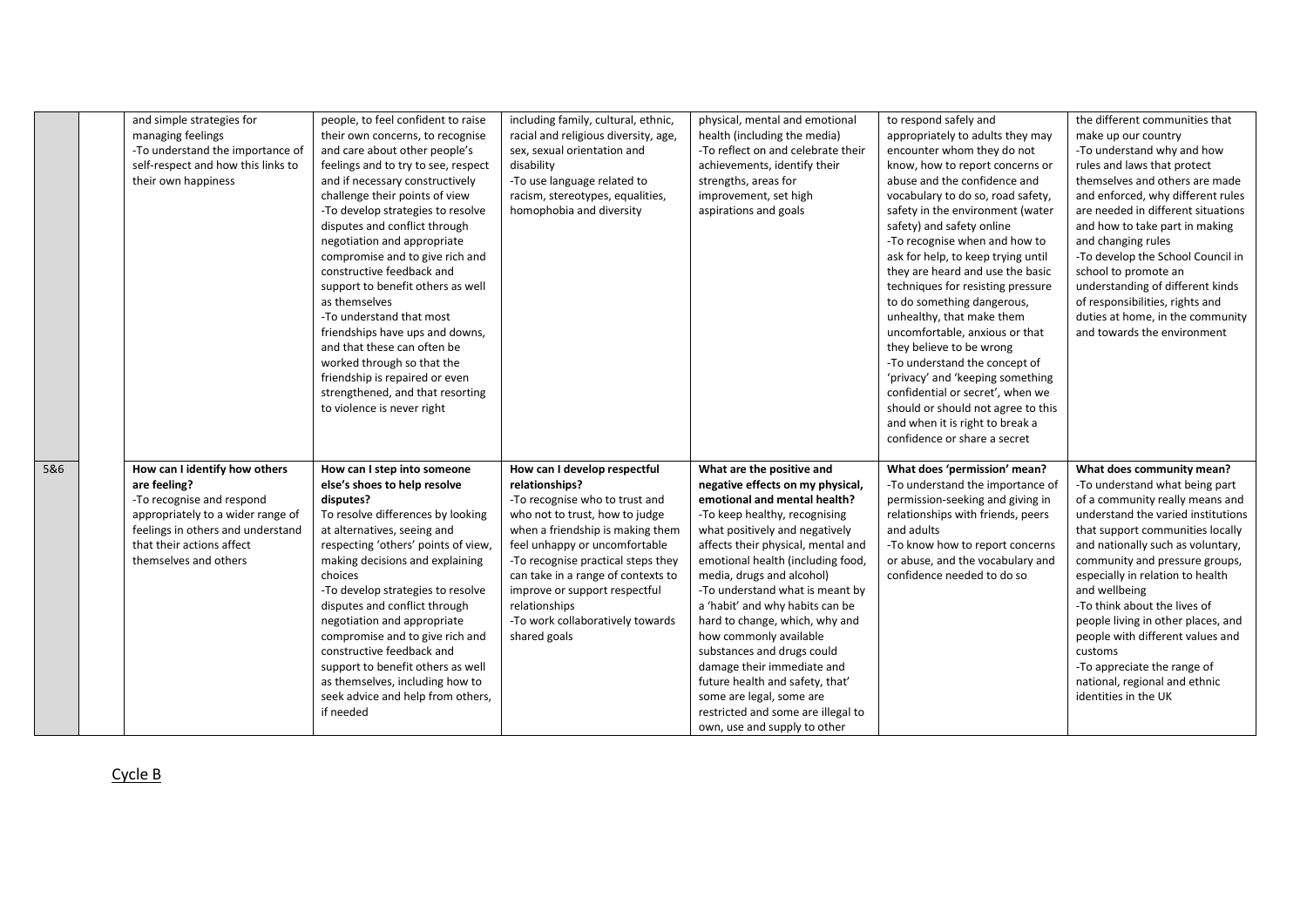|       |                             | Autumn 1                                                                                                                                                                            | Autumn 2                                                                                                                                                                                                                                                                                                                                                                                 | Spring 1                                                                                                                                                                                                                                                                                                                                                                                                                                                                                                                                                                                                                                                                                                                                        | Spring 2                                                                                                                                                                                                                                                                                                                       | Summer 1                                                                                                                                                                                                                                                                                                                                                                                                                                                                                                                                                                                                                                                                                     | Summer 2                                                                                                                                                                                                                                                                                                                                                                                                                                                                                   |
|-------|-----------------------------|-------------------------------------------------------------------------------------------------------------------------------------------------------------------------------------|------------------------------------------------------------------------------------------------------------------------------------------------------------------------------------------------------------------------------------------------------------------------------------------------------------------------------------------------------------------------------------------|-------------------------------------------------------------------------------------------------------------------------------------------------------------------------------------------------------------------------------------------------------------------------------------------------------------------------------------------------------------------------------------------------------------------------------------------------------------------------------------------------------------------------------------------------------------------------------------------------------------------------------------------------------------------------------------------------------------------------------------------------|--------------------------------------------------------------------------------------------------------------------------------------------------------------------------------------------------------------------------------------------------------------------------------------------------------------------------------|----------------------------------------------------------------------------------------------------------------------------------------------------------------------------------------------------------------------------------------------------------------------------------------------------------------------------------------------------------------------------------------------------------------------------------------------------------------------------------------------------------------------------------------------------------------------------------------------------------------------------------------------------------------------------------------------|--------------------------------------------------------------------------------------------------------------------------------------------------------------------------------------------------------------------------------------------------------------------------------------------------------------------------------------------------------------------------------------------------------------------------------------------------------------------------------------------|
| Topic |                             | Me and my feelings                                                                                                                                                                  | Me and my actions                                                                                                                                                                                                                                                                                                                                                                        | Me and my relationships                                                                                                                                                                                                                                                                                                                                                                                                                                                                                                                                                                                                                                                                                                                         | Me and my well-being                                                                                                                                                                                                                                                                                                           | Me and my safety                                                                                                                                                                                                                                                                                                                                                                                                                                                                                                                                                                                                                                                                             | Me and living in the wider world                                                                                                                                                                                                                                                                                                                                                                                                                                                           |
| R     |                             | What do we like and dislike?<br>-To use a vocabulary to describe<br>feelings                                                                                                        | How can we make our classroom<br>a happy place to work and play?<br>-To listen to other people and<br>play and work cooperatively<br>(including strategies to resolve<br>simple arguments through<br>negotiation)<br>-To recognise how their<br>behaviour affects other people<br>To understand that other children<br>don't always enjoy the same<br>things, and are sensitive to this. | Who are my special people?<br>- To identify their special people,<br>what makes them special and<br>how special people should care<br>for one another<br>-To understand how important<br>friendships are in making us feel<br>happy and secure, and how<br>people choose and make<br>friendships<br>-To recognise similarities and<br>differences between themselves<br>and others, and among families,<br>communities and traditions and<br>respect those differences and<br>know that other children's<br>families also characterised by<br>love and care                                                                                                                                                                                     | How do we keep ourselves<br>healthy?<br>- To understand the importance<br>of and how to maintain personal<br>hygiene (including teeth and oral<br>hygiene)<br>-To know the correct terms for<br>the main parts of the body<br>(including external genitalia) and<br>the similarities and differences<br>between boys and girls | How can I begin to keep myself<br>safe as I get bigger?<br>-To develop an understanding<br>about growing and changing and<br>the new responsibilities that<br>increasing independence may<br>bring                                                                                                                                                                                                                                                                                                                                                                                                                                                                                           | How can I help to look after<br>other living things in my local<br>environment?<br>-To show care and concern for<br>living things and the environment                                                                                                                                                                                                                                                                                                                                      |
| 1&2   | ESTABLISHING CLASS PROMISES | What are feelings like?<br>-To learn about good and not so<br>good feelings, a vocabulary to<br>describe their feelings to others<br>and simple strategies for<br>managing feelings | What is bullying?<br>- To recognise that choices, have<br>good and not so good<br>consequences<br>-To understand that there are<br>different types of teasing and<br>bullying, that these are wrong<br>and unacceptable<br>-To develop skills to resist teasing<br>or bullying, if they experience or<br>witness it, whom to go to and<br>how to get help                                | Why are my family and<br>friendships important to me?<br>-To identify the special people we<br>can trust, who supports us and<br>who we can ask for help<br>-To understand that families are<br>important for children growing up<br>because they can give love,<br>security and stability.<br>-To identify the characteristics of<br>friendships, including mutual<br>respect, truthfulness,<br>trustworthiness, loyalty,<br>kindness, generosity, trust,<br>sharing interests and experiences<br>and support with problems and<br>difficulties<br>-To understand that stable, caring<br>relationships, which may be<br>different types are at the heart of<br>happy families, and are important<br>for children's security as they<br>grow up | How can we stay healthy?<br>-To understand the importance of<br>personal hygiene                                                                                                                                                                                                                                               | What do I do if I feel<br>uncomfortable?<br>-To understand that each<br>person's body belongs to them<br>and judge what kind of physical<br>contact is acceptable,<br>comfortable, unacceptable and<br>uncomfortable and how to<br>respond (including who to tell<br>and how to tell them)<br>-To recognise the difference<br>between secrets and surprises<br>and knowing which secrets we<br>should tell.<br>-To recognise that they share a<br>responsibility for keeping<br>themselves and other safe, when<br>to say 'yes', 'no', 'I'll ask' and 'I'll<br>tell' (What sort of boundaries are<br>appropriate in friendships with<br>peers and others (including in a<br>digital context) | How can I help look after my<br>local environment and the living<br>things in it?<br>-To understand that people and<br>other living things have needs<br>and that they have<br>responsibilities to meet them<br>(including being able to take)<br>turns, share and understand the<br>need to return things that have<br>been borrowed)<br>-To understand what improves<br>and harms their local, natural and<br>built environments and about<br>some of the ways people look<br>after them |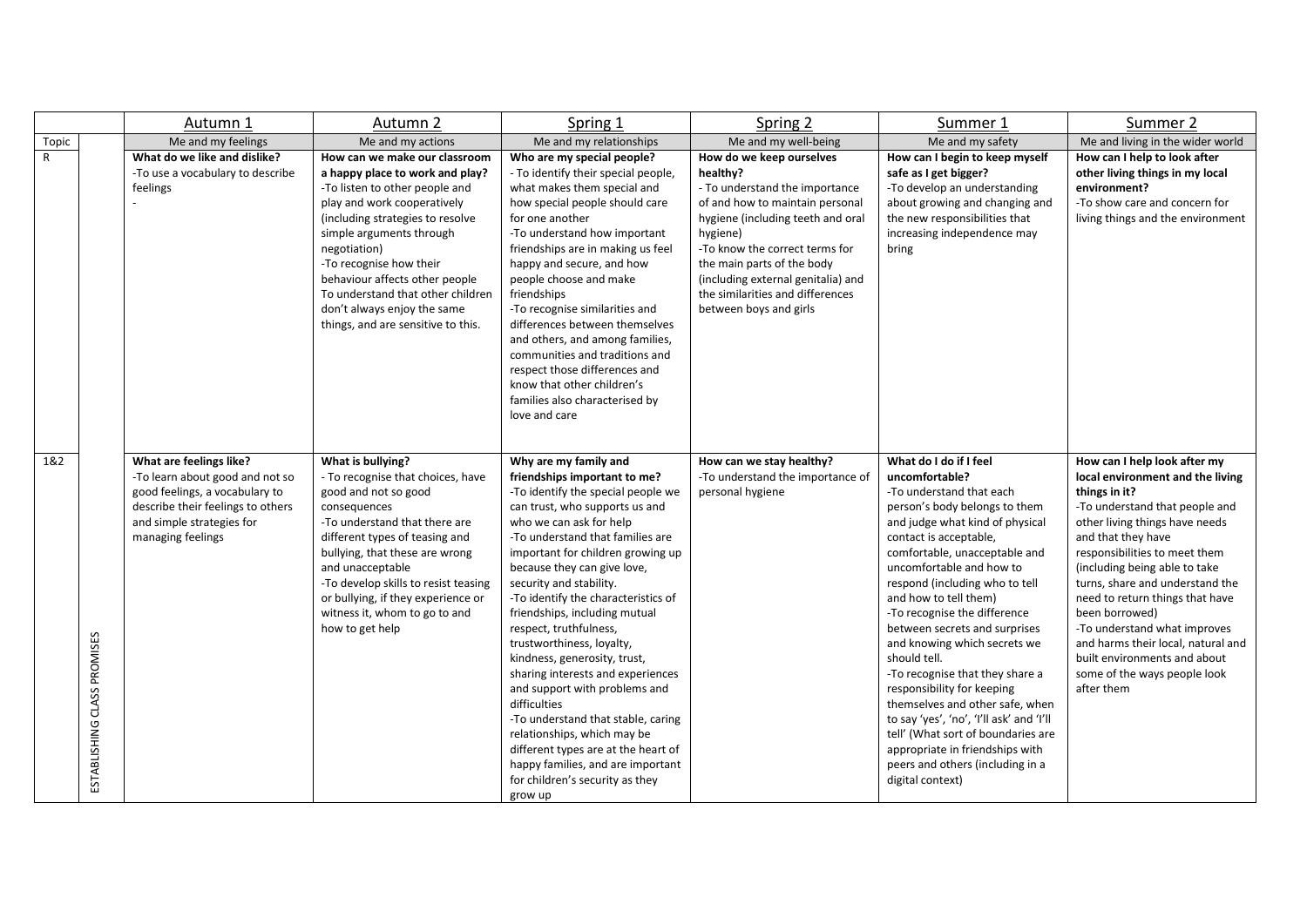| 3&4 | How do I feel when things<br>change?<br>To talk about change and loss and<br>the associated feelings (including<br>moving home, losing toys, pets or<br>friends)                                           | How can I resolve arguments<br>with my friends and family?<br>-To listen and respond<br>respectfully to a wide range of<br>people, to feel confident to raise<br>their own concerns, to recognise<br>and care about other people's<br>feelings and to try to see, respect<br>and if necessary constructively<br>challenge their points of view<br>-To develop strategies to resolve<br>disputes and conflict through<br>negotiation and appropriate<br>compromise and to give rich and<br>constructive feedback and<br>support to benefit others as well<br>as themselves<br>-To understand that most<br>friendships have ups and downs,<br>and that these can often be<br>worked through so that the<br>friendship is repaired or even<br>strengthened, and that resorting<br>to violence is never right | What is a relationship?<br>-To be aware of different types of<br>relationship, including those<br>between friends and families, civil<br>partnerships and marriage,<br>understanding that marriage<br>represents a formal and legally<br>recognised commitment of two<br>people to each other which is<br>intended to be lifelong<br>-To understand that healthy<br>friendships are positive and<br>welcoming towards others, and<br>do not make others feel lonely or<br>excluded<br>-To recognise what constitutes a<br>positive, healthy relationship,<br>including the characteristics of<br>healthy family life (commitment<br>to each other, including in times<br>of difficulty, protection and care<br>for children and other family<br>members, the importance of<br>spending time together and<br>sharing each other's lives) | How can I be emotionally and<br>mentally healthy?<br>To understand what positively<br>and negatively affects their<br>physical, mental and emotional<br>health (including the media)<br>-To reflect on and celebrate their<br>achievements, identify their<br>strengths, areas for<br>improvement, set high<br>aspirations and goals | What pressures might affect my<br>behaviour and actions?<br>To understand that pressure to<br>behave in an unacceptable,<br>unhealthy or risky way can come<br>from a variety of sources,<br>including people they know and<br>the media and understand what<br>sort of boundaries are<br>appropriate in friendships with<br>peers and others<br>-To recognise that they share a<br>responsibility for keeping<br>themselves and other safe, when<br>to say 'yes', 'no', 'I'll ask' and 'I'll<br>tell' (What sort of boundaries are<br>appropriate in friendships with<br>peers and others (including in a<br>digital context) | When do I need money?<br>-To understand the role money<br>plays in their own and other's<br>lives, including how to manage<br>their money and about being a<br>critical consumer      |
|-----|------------------------------------------------------------------------------------------------------------------------------------------------------------------------------------------------------------|-----------------------------------------------------------------------------------------------------------------------------------------------------------------------------------------------------------------------------------------------------------------------------------------------------------------------------------------------------------------------------------------------------------------------------------------------------------------------------------------------------------------------------------------------------------------------------------------------------------------------------------------------------------------------------------------------------------------------------------------------------------------------------------------------------------|-----------------------------------------------------------------------------------------------------------------------------------------------------------------------------------------------------------------------------------------------------------------------------------------------------------------------------------------------------------------------------------------------------------------------------------------------------------------------------------------------------------------------------------------------------------------------------------------------------------------------------------------------------------------------------------------------------------------------------------------------------------------------------------------------------------------------------------------|--------------------------------------------------------------------------------------------------------------------------------------------------------------------------------------------------------------------------------------------------------------------------------------------------------------------------------------|--------------------------------------------------------------------------------------------------------------------------------------------------------------------------------------------------------------------------------------------------------------------------------------------------------------------------------------------------------------------------------------------------------------------------------------------------------------------------------------------------------------------------------------------------------------------------------------------------------------------------------|---------------------------------------------------------------------------------------------------------------------------------------------------------------------------------------|
| 5&6 | How can I identify how others<br>are feeling?<br>-To recognise and respond<br>appropriately to a wider range of<br>feelings in others and understand<br>that their actions affect<br>themselves and others | What is discrimination?<br>-To understand that in school and<br>in wider society they can expect<br>to be treated with respect by<br>others and that in turn they<br>should listen and respond<br>respectfully to a wide range of<br>people, to feel confident to raise<br>their own concerns, to recognise<br>and care about other people's<br>feelings and to try to see, respect<br>ad if necessary constructively<br>challenge their points of view<br>-To realise the nature of<br>consequences of discrimination,<br>teasing, bullying and aggressive<br>behaviours (including cyber-<br>bullying, use of prejudice-based                                                                                                                                                                           | How can I develop respectful<br>relationships?<br>-To recognise who to trust and<br>who not to trust, how to judge<br>when a friendship is making them<br>feel unhappy or uncomfortable<br>-To recognise practical steps they<br>can take in a range of contexts to<br>improve or support respectful<br>relationships<br>-To work collaboratively towards<br>shared goals                                                                                                                                                                                                                                                                                                                                                                                                                                                               | How will my body change?<br>- To recognise how their body will<br>change physically and<br>emotionally as they approach and<br>move through puberty<br>-To recognise how images in the<br>media do not always reflect<br>reality and can affect how people<br>feel about themselves                                                  | How can I manage risk and<br>dares?<br>-To deepen their understanding<br>of risk by recognising, predicting<br>and assessing risks in different<br>situations and deciding how to<br>manage them responsibly and to<br>use this as an opportunity to<br>build resilience<br>- To recognise and manage<br>'dares'<br>-To understand that pressure to<br>behave in an unacceptable,<br>unhealthy or risky way can come<br>from a variety of sources,<br>including people they know and<br>the media                                                                                                                              | How can I manage my money?<br>-To understand the role money<br>plays in their own and other's<br>lives, including how to manage<br>their money and about being a<br>critical consumer |